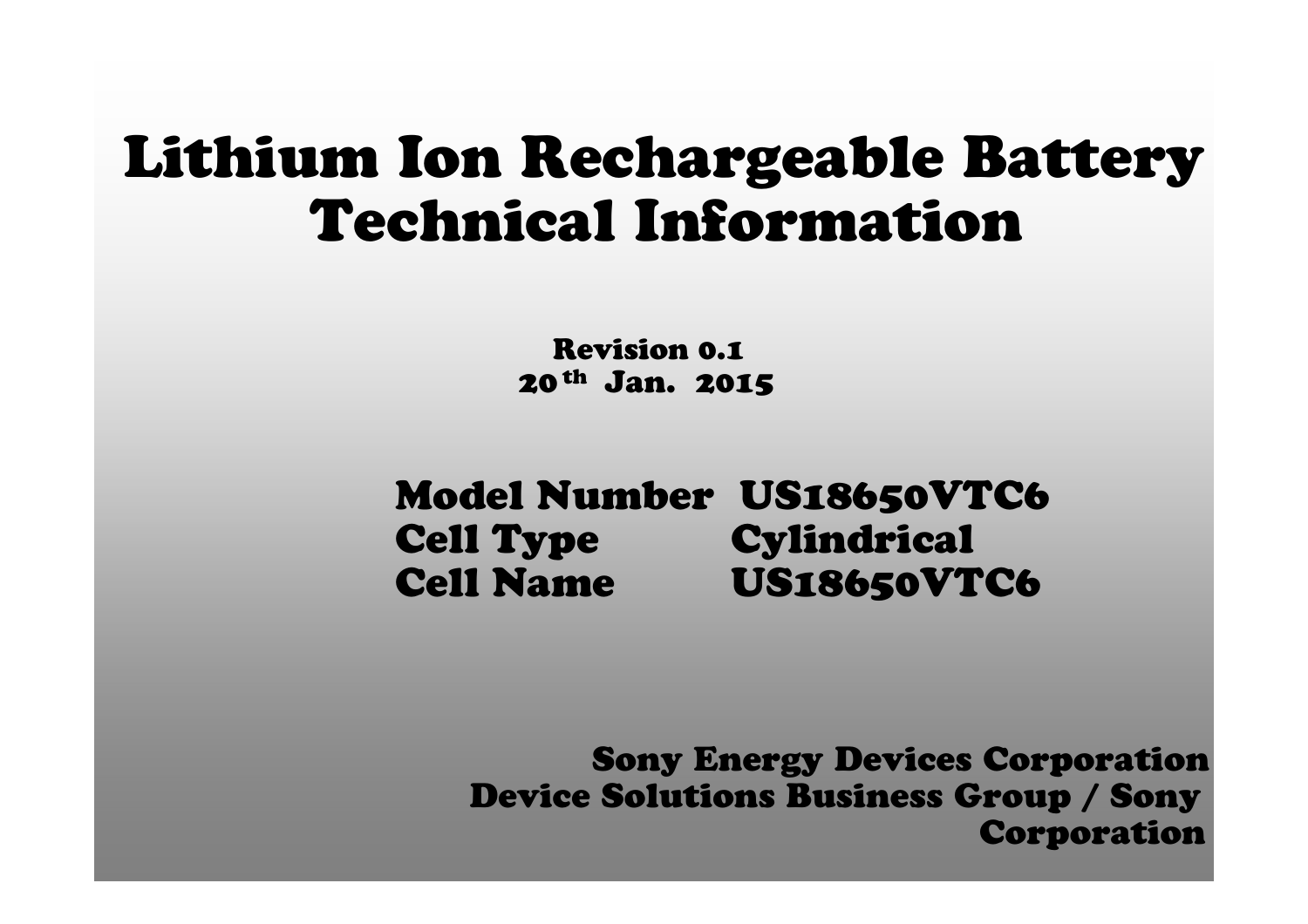| 1.1 Name and Code  |               |
|--------------------|---------------|
| 1.1.1 Model Number | : US18650VTC6 |
| 1.1.2 Cell Name    | : US18650VTC6 |
| 1.1.3 Sony Code    | : TBD         |

#### *1.2 Cell Shape and Weight*

*1.2.1 Cell Shape* : Cylindrical *1.2.2 Size (*with plastic tube) : Diameter 18.50mm max Length 65.20mm max

*1.2.3 Weight* : 46.5g Average

*1.3 Safety Regulation* 

Sony will acquire UL1642.

#### *1. General 2. Performance*

| <b>Nominal Capacity</b><br>at 0.2C | 3130mAh<br>11.3Wh                                   | discharge<br>2.0V cut off at $23^\circ C$ |
|------------------------------------|-----------------------------------------------------|-------------------------------------------|
| <b>Rated Capacity</b><br>at 0.2C   | 3000mAh<br>10.8Wh                                   | discharge<br>2.0V cut off at $23^\circ C$ |
| Capacity at 1C                     | 3007mAh<br>10.8Wh                                   | discharge<br>2.5V cut off at $23^\circ C$ |
| <b>Capacity at 10A</b>             | 2940mAh<br>10.5Wh                                   | discharge<br>2.5V cut off at $23^\circ C$ |
| <b>Nominal Voltage</b>             | 3.6V                                                |                                           |
| <b>Internal Impedance</b>          | $12.8m$ Ω Typ.                                      | measured by<br><b>AC1kHz</b>              |
| <b>Cycle Performance</b>           | 60% Min.<br>of Initial<br>capacity at<br>500 cycles | 7.5,15A discharge                         |

\* Standard Charge Condition

Charge Method : constant current constant voltage Charge Up Voltage :  $4.2 \pm 0.05V$ Charge Current : 3.0A Charge Time : 2.5h Ambient Temperature: 23°C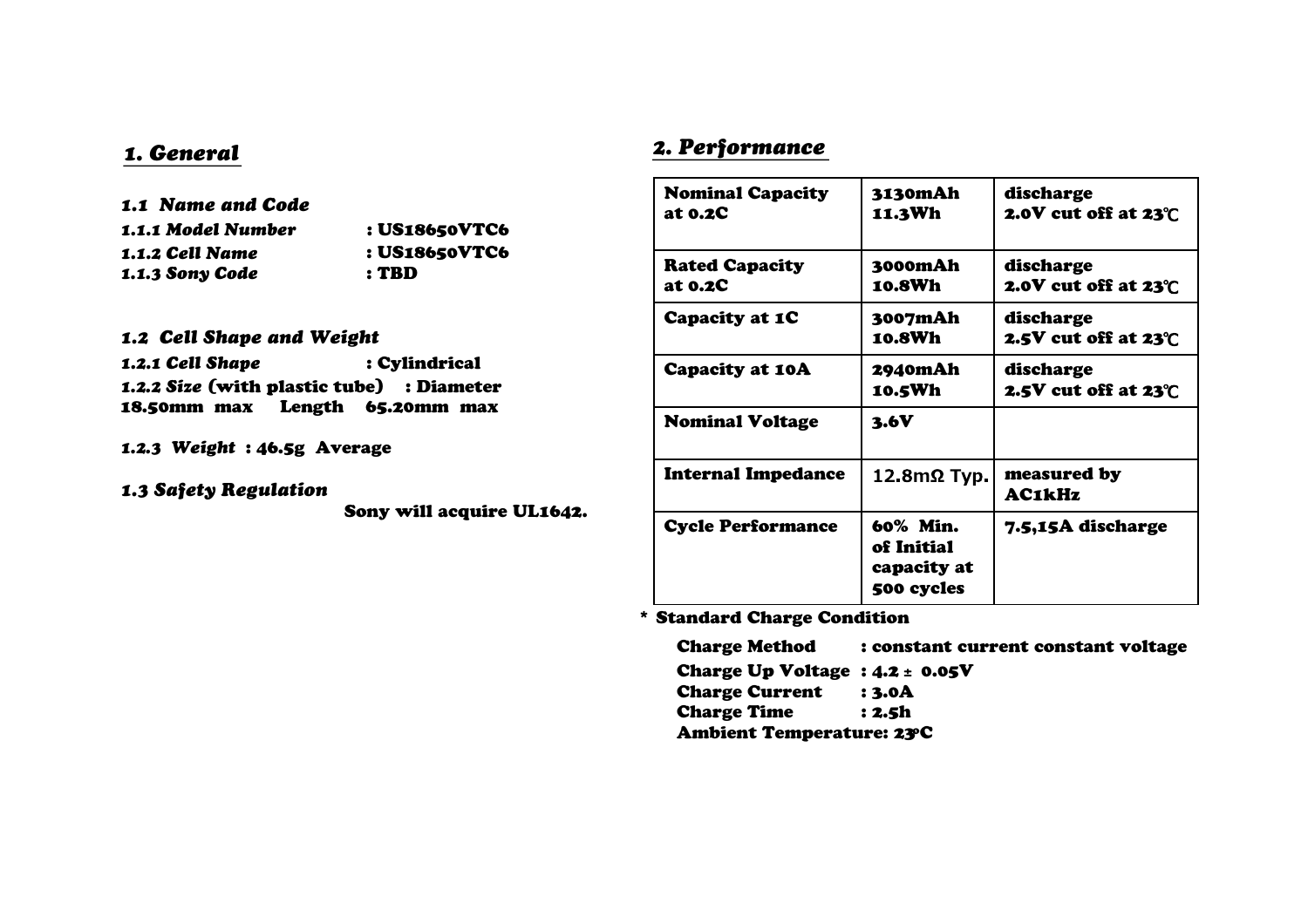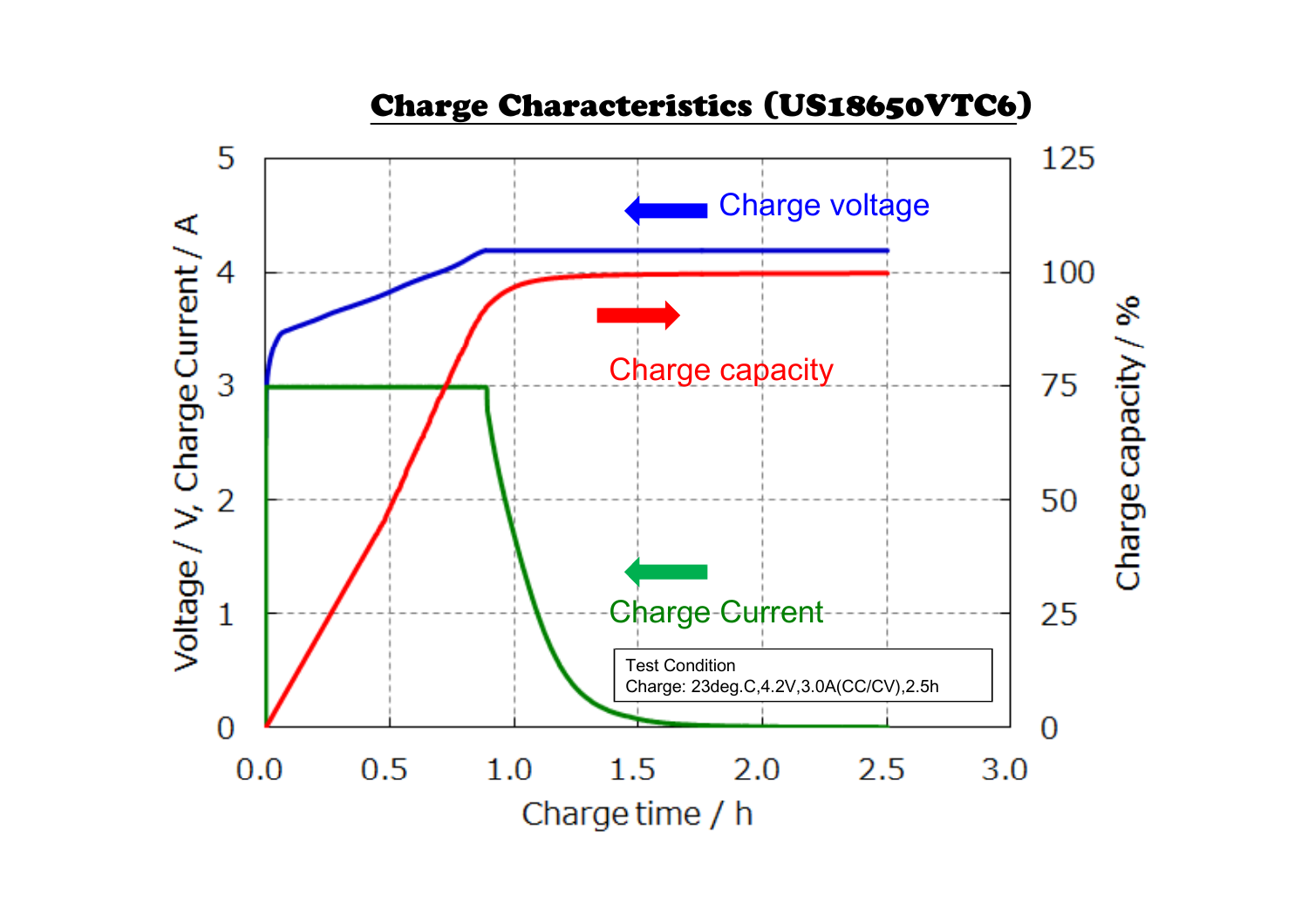# Discharge Load Characteristics (US18650VTC6)

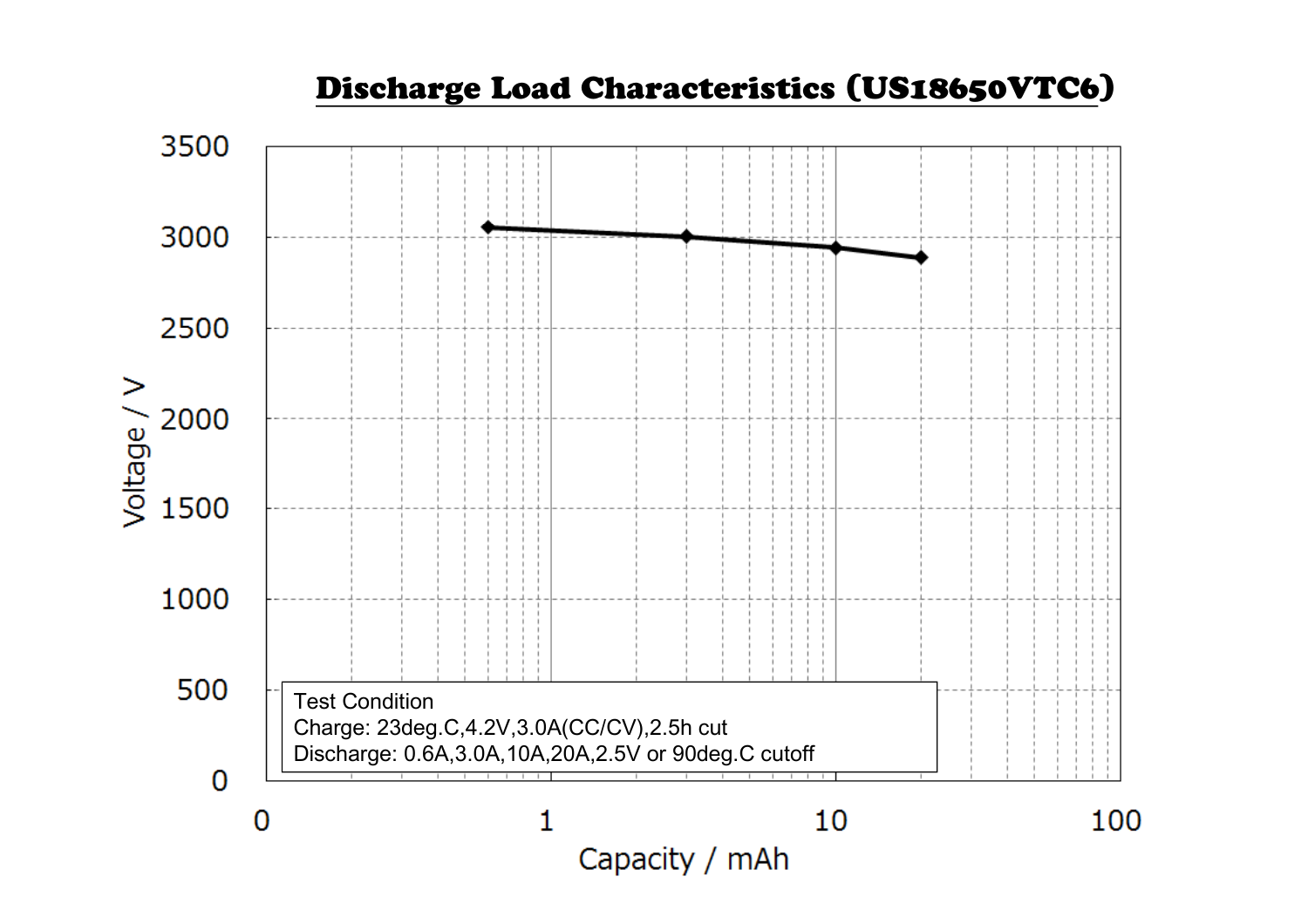#### Discharge Load Characteristics (US18650VTC6)

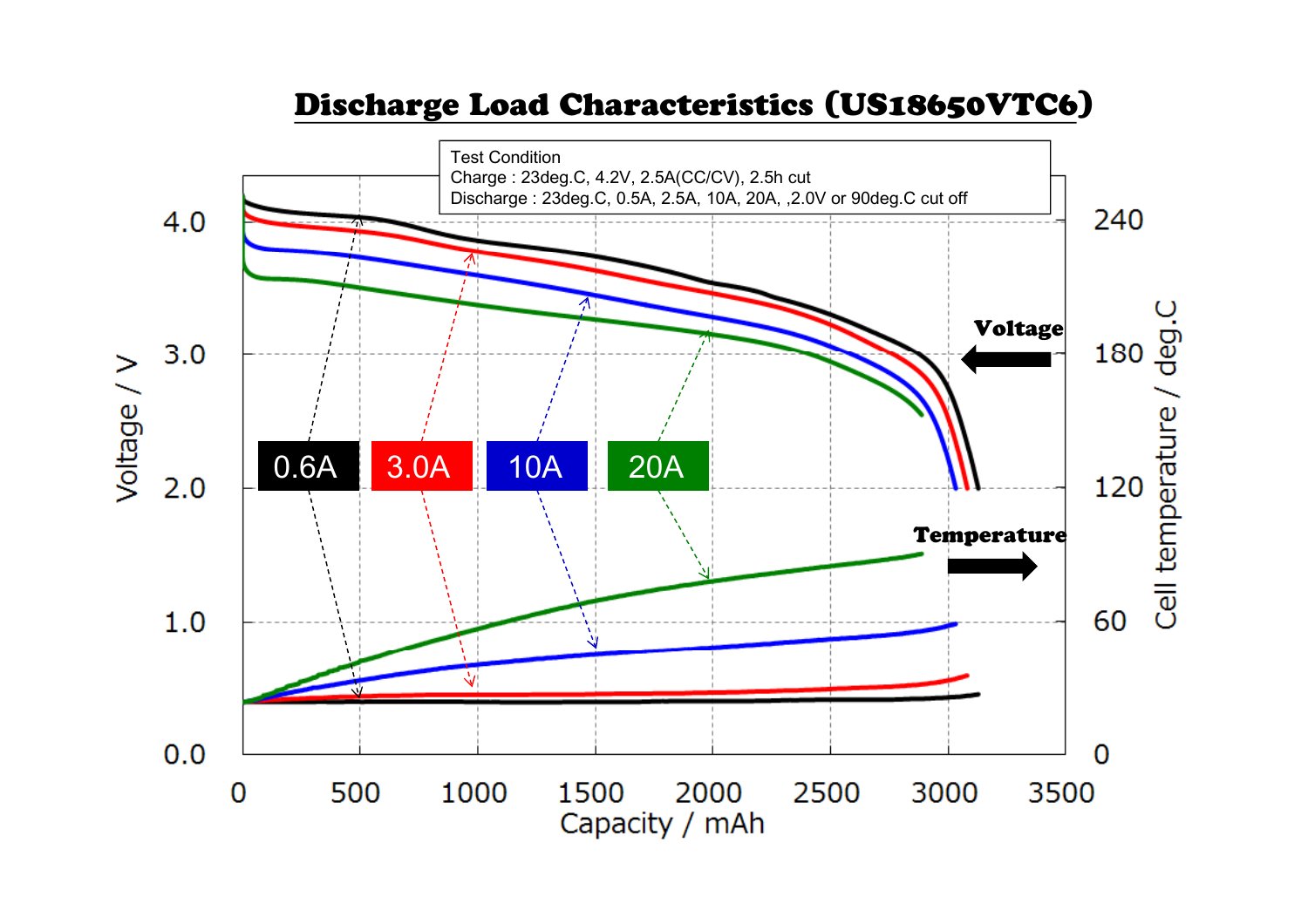

#### Temperature Dependence of Discharge Capacity (US18650VTC6)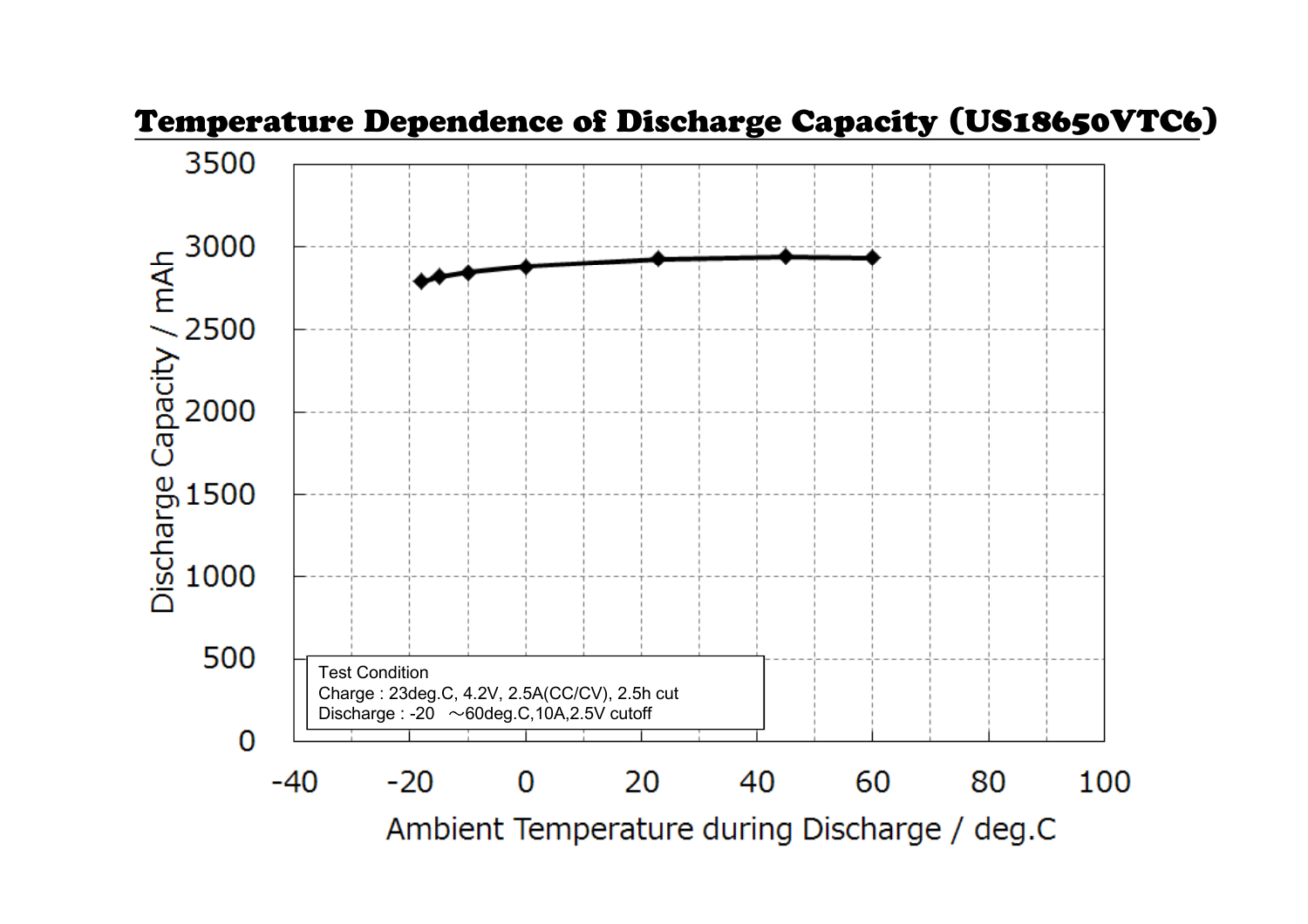### Temperature Dependence of Discharge Curves (US18650VTC6)

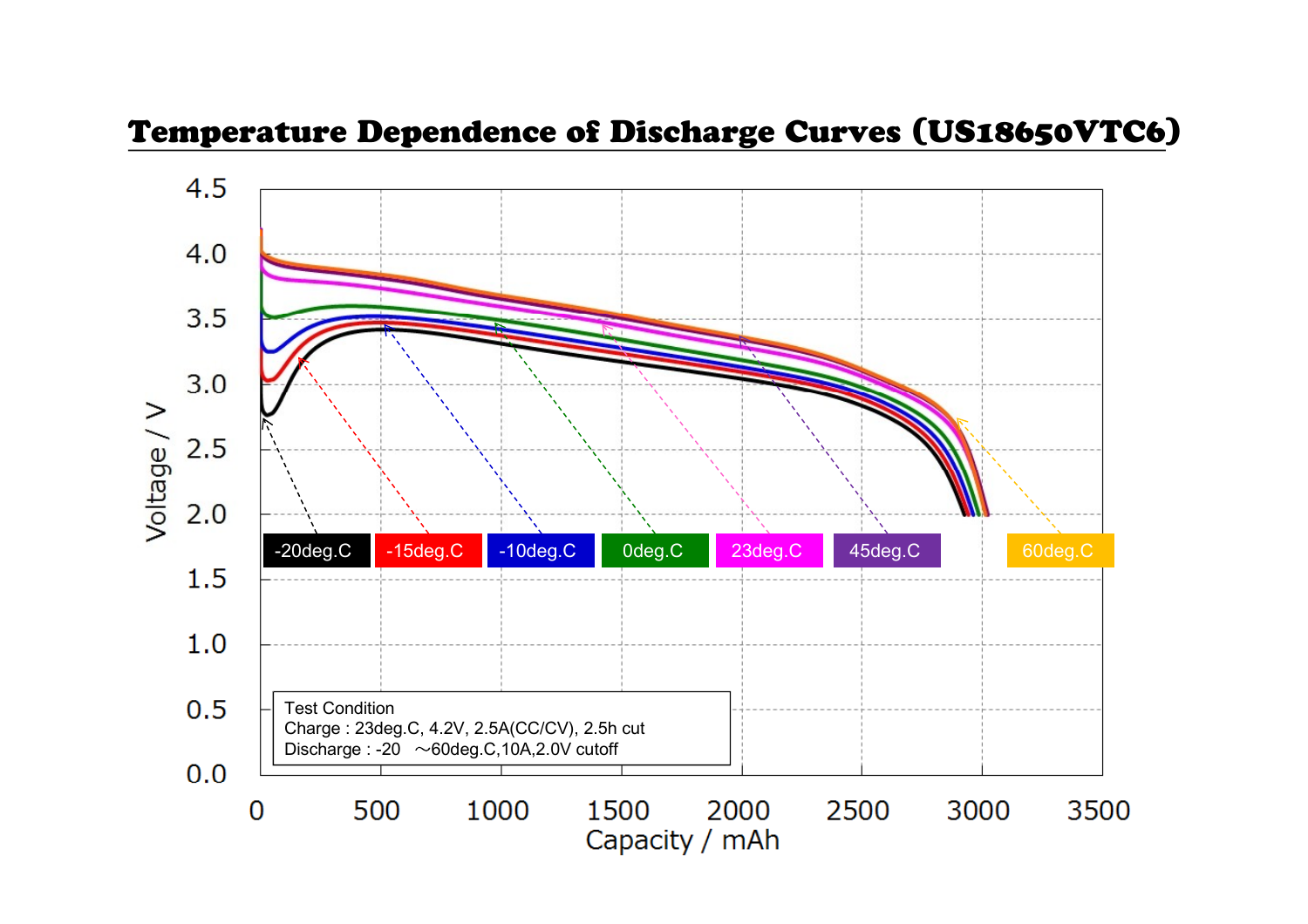#### Cycle Life Performance (US18650VTC6) 7.5A discharge Capacity/mAh Test Condition Charge : 23deg.C, 4.15V, 4A(CC/CV), 250mA cut Discharge : 23deg.C, 7.5A, 2.5V cut off,R 30deg.Ctcut  $\overline{0}$ Cycle number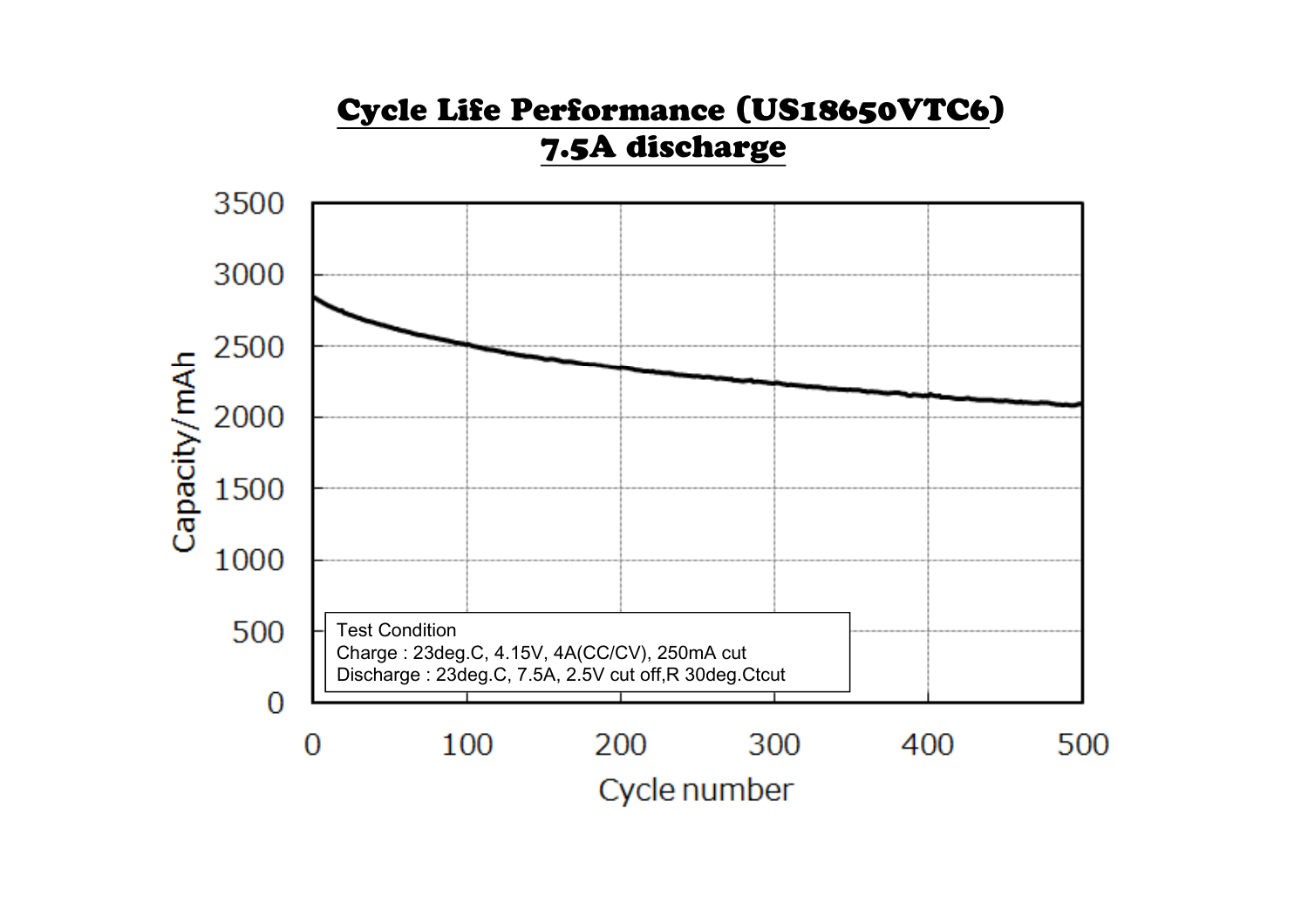# Cycle Life Performance (US18650VTC6) 15A discharge 3500 3000 2500  $\frac{4}{100}$ <br> $\frac{2000}{1500}$ 1000 500 Test Condition Charge : 23deg.C, 4.15V, 4A(CC/CV), 250mA cut Discharge : 23deg.C, 15A, 90deg.C cutoff or 2.5Vcutoff ,R 55deg.Ctcut  $\overline{0}$  $\overline{0}$ 100 200 300 400 500 Cycle number